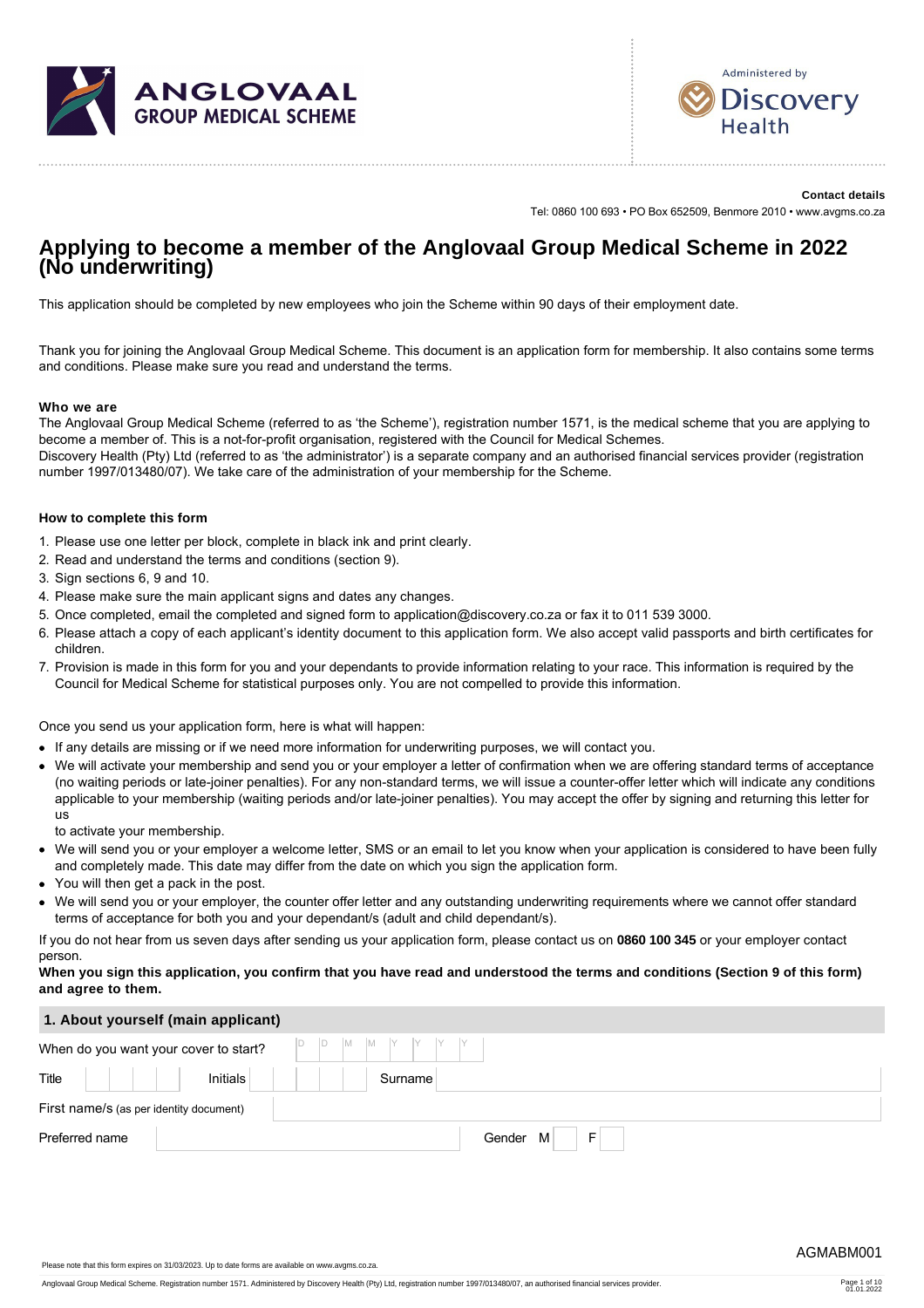| Race                                                                                                                                                                               | African              |         | Coloured | Indian/Asian                                                                                                      | White   |            | Other            |     |  |             |  |   |  |
|------------------------------------------------------------------------------------------------------------------------------------------------------------------------------------|----------------------|---------|----------|-------------------------------------------------------------------------------------------------------------------|---------|------------|------------------|-----|--|-------------|--|---|--|
| You are not compelled to provide this information. The scheme is required by the Council for Medical Schemes to collect this data and it will be<br>used for statistical purposes. |                      |         |          |                                                                                                                   |         |            |                  |     |  |             |  |   |  |
| Do not want to disclose                                                                                                                                                            |                      |         |          |                                                                                                                   |         |            |                  |     |  |             |  |   |  |
| ID<br>Date of birth                                                                                                                                                                | M<br>$\mathsf{D}$    | M       |          |                                                                                                                   |         |            |                  |     |  |             |  |   |  |
| Preferred communication:                                                                                                                                                           | Email                |         | Post     | By choosing email, you will receive your communication quicker and there is less of an impact on the environment. |         |            |                  |     |  |             |  |   |  |
| Occupation                                                                                                                                                                         |                      |         |          |                                                                                                                   |         | Tax number |                  |     |  |             |  |   |  |
| ID or passport number                                                                                                                                                              |                      |         |          |                                                                                                                   |         |            | Country of issue |     |  |             |  |   |  |
| Telephone (H)                                                                                                                                                                      |                      |         |          |                                                                                                                   |         |            | Work             |     |  |             |  |   |  |
| Cellphone                                                                                                                                                                          |                      |         |          |                                                                                                                   |         |            | Fax              |     |  |             |  |   |  |
| Email address                                                                                                                                                                      |                      |         |          |                                                                                                                   |         |            |                  |     |  |             |  |   |  |
| Postal address (post collected from post box, suite or private bag)                                                                                                                |                      |         |          |                                                                                                                   |         |            |                  |     |  |             |  |   |  |
| Suite                                                                                                                                                                              | <b>Postnet Suite</b> |         |          | Number                                                                                                            |         |            |                  |     |  |             |  |   |  |
| PO Box                                                                                                                                                                             | Private bag          |         |          | Box number                                                                                                        |         |            |                  |     |  |             |  |   |  |
| Suburb                                                                                                                                                                             |                      |         |          |                                                                                                                   |         |            |                  |     |  | Postal code |  |   |  |
| If your post is delivered to your street address, please complete these details under physical address.                                                                            |                      |         |          |                                                                                                                   |         |            |                  |     |  |             |  |   |  |
| <b>Physical address:</b>                                                                                                                                                           |                      |         |          |                                                                                                                   |         |            |                  |     |  |             |  |   |  |
| Suite or unit number                                                                                                                                                               |                      |         |          | Complex name                                                                                                      |         |            |                  |     |  |             |  |   |  |
| Street number                                                                                                                                                                      |                      |         |          | Street name                                                                                                       |         |            |                  |     |  |             |  |   |  |
|                                                                                                                                                                                    |                      |         |          |                                                                                                                   |         |            |                  |     |  |             |  |   |  |
| Suburb                                                                                                                                                                             |                      |         |          |                                                                                                                   |         |            |                  |     |  | Postal code |  |   |  |
| 2. About your spouse or partner (if applying for cover)                                                                                                                            |                      |         |          |                                                                                                                   |         |            |                  |     |  |             |  |   |  |
| Title                                                                                                                                                                              |                      |         | Initials |                                                                                                                   |         |            |                  |     |  |             |  |   |  |
| Surname                                                                                                                                                                            |                      |         |          |                                                                                                                   |         |            |                  |     |  |             |  |   |  |
| First name(s)                                                                                                                                                                      |                      |         |          |                                                                                                                   |         |            |                  |     |  |             |  |   |  |
| (as per ID document)<br>Preferred name                                                                                                                                             |                      |         |          |                                                                                                                   |         |            |                  |     |  | Gender M    |  | F |  |
| Race                                                                                                                                                                               | African              |         | Coloured | Indian/Asian                                                                                                      | White   |            | Other            |     |  |             |  |   |  |
| You are not compelled to provide this information. The scheme is required by the Council for Medical Schemes to collect this data and it will be                                   |                      |         |          |                                                                                                                   |         |            |                  |     |  |             |  |   |  |
| used for statistical purposes.<br>Do not want to disclose.                                                                                                                         |                      |         |          |                                                                                                                   |         |            |                  |     |  |             |  |   |  |
| Date of birth                                                                                                                                                                      | D <br>D              | M<br>M. |          |                                                                                                                   |         |            |                  |     |  |             |  |   |  |
| Marital status                                                                                                                                                                     | Married              |         | Single   | Divorced                                                                                                          | Widowed |            |                  |     |  |             |  |   |  |
| ID or passport number                                                                                                                                                              |                      |         |          |                                                                                                                   |         |            |                  |     |  |             |  |   |  |
| Country of issue                                                                                                                                                                   |                      |         |          |                                                                                                                   |         |            |                  |     |  |             |  |   |  |
| Telephone (H)                                                                                                                                                                      |                      |         |          |                                                                                                                   |         |            |                  | (W) |  |             |  |   |  |
| Cellphone                                                                                                                                                                          |                      |         |          |                                                                                                                   |         |            |                  | Fax |  |             |  |   |  |
| Email                                                                                                                                                                              |                      |         |          |                                                                                                                   |         |            |                  |     |  |             |  |   |  |

#### **Partnership declaration**

If you are not legally married and you cannot give us a marriage certificate, you have to complete the following section in full. We declare we are in a long-term, committed relationship that is like a marriage and that we live together at the same residence. We understand that by signing this declaration, we agree to tell the Scheme about any change to the status of our relationship or any change to our living arrangements, such as separation. We further understand that if the information we give about our relationship or residency is false in any way, the Scheme reserves the right to end both our memberships. If both parties have not signed and dated the below section, we will halt the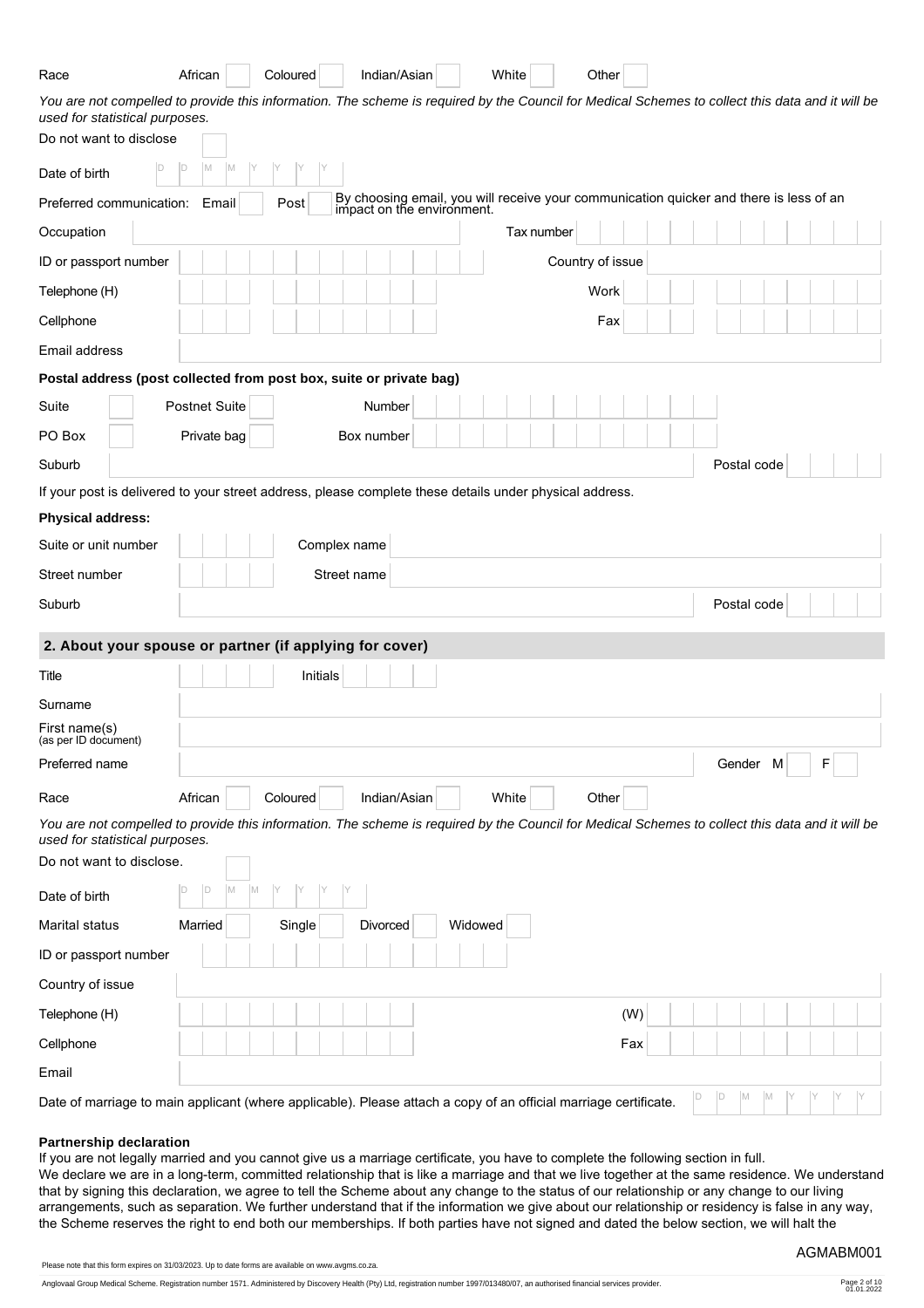application process until we receive the section signed and dated by both parties.

How long have you and your partner been in a relationship that is like a marriage?

Signature of main applicant

Signature of partner

| Date $\boxed{\triangleright}$ $\boxed{\triangleright}$ $\boxed{\shortparallel}$ $\boxed{\shortparallel}$ $\boxed{\shortparallel}$ $\boxed{\shortparallel}$ $\boxed{\shortparallel}$ $\boxed{\shortparallel}$ $\boxed{\shortparallel}$ |  |  |  |  |  |
|---------------------------------------------------------------------------------------------------------------------------------------------------------------------------------------------------------------------------------------|--|--|--|--|--|
| Date $\boxed{\circ}$ $\boxed{\circ}$ $\boxed{\circ}$ $\boxed{\circ}$ $\boxed{\circ}$ $\boxed{\circ}$ $\boxed{\circ}$ $\boxed{\circ}$ $\boxed{\circ}$ $\boxed{\circ}$ $\boxed{\circ}$                                                  |  |  |  |  |  |

| 3. About your dependants (only complete if applying for cover)                                                                                                                     |  |
|------------------------------------------------------------------------------------------------------------------------------------------------------------------------------------|--|
| Dependant 1                                                                                                                                                                        |  |
| Initials<br>Surname<br>Title                                                                                                                                                       |  |
| First names                                                                                                                                                                        |  |
| Preferred name<br>Gender<br>F<br>M                                                                                                                                                 |  |
| White<br>African<br>Coloured<br>Indian/Asian<br>Other<br>Race                                                                                                                      |  |
| You are not compelled to provide this information. The scheme is required by the Council for Medical Schemes to collect this data and it will be<br>used for statistical purposes. |  |
| Do not want to disclose.                                                                                                                                                           |  |
| M<br>ID<br>Date of birth                                                                                                                                                           |  |
| Relationship to main member (for example, mother, child)                                                                                                                           |  |
| ID or passport number<br>Country of issue                                                                                                                                          |  |
| If your dependant is 21 years and older, are they:                                                                                                                                 |  |
| Married?<br>Financially dependent on you?<br>Yes<br>No<br>No<br>Yes                                                                                                                |  |
| A full-time student?<br>Yes<br>No<br>Disabled?<br>Yes<br>No                                                                                                                        |  |
| Does your dependant earn an income?<br>Yes<br>No                                                                                                                                   |  |
| How much does your dependant earn each month?<br>R                                                                                                                                 |  |
| Dependant 2                                                                                                                                                                        |  |
| Initials<br>Surname<br>Title                                                                                                                                                       |  |
| First names                                                                                                                                                                        |  |
| F<br>Preferred name<br>Gender<br>M                                                                                                                                                 |  |
| African<br>Indian/Asian<br>White<br>Race<br>Coloured<br>Other                                                                                                                      |  |
| You are not compelled to provide this information. The scheme is required by the Council for Medical Schemes to collect this data and it will be<br>used for statistical purposes. |  |
| Do not want to disclose                                                                                                                                                            |  |
| <b>M</b><br>ID<br>Date of birth                                                                                                                                                    |  |
| Relationship to main member (for example, mother, child)                                                                                                                           |  |
| ID or passport number<br>Country of issue                                                                                                                                          |  |
| If your dependant is 21 years and older, are they:                                                                                                                                 |  |
| Married?<br>Yes<br>No<br>Financially dependent on you?<br>No<br>Yes                                                                                                                |  |
| A full-time student?<br>No<br>Yes<br>Disabled?<br>Yes<br>No                                                                                                                        |  |
| Does your dependant earn an income?<br>Yes<br>No                                                                                                                                   |  |

Please note that this form expires on 31/03/2023. Up to date forms are available on www.avgms.co.za.

Anglovaal Group Medical Scheme. Registration number 1571. Administered by Discovery Health (Pty) Ltd, registration number 1997/013480/07, an authorised financial services provider. Page 3 of 10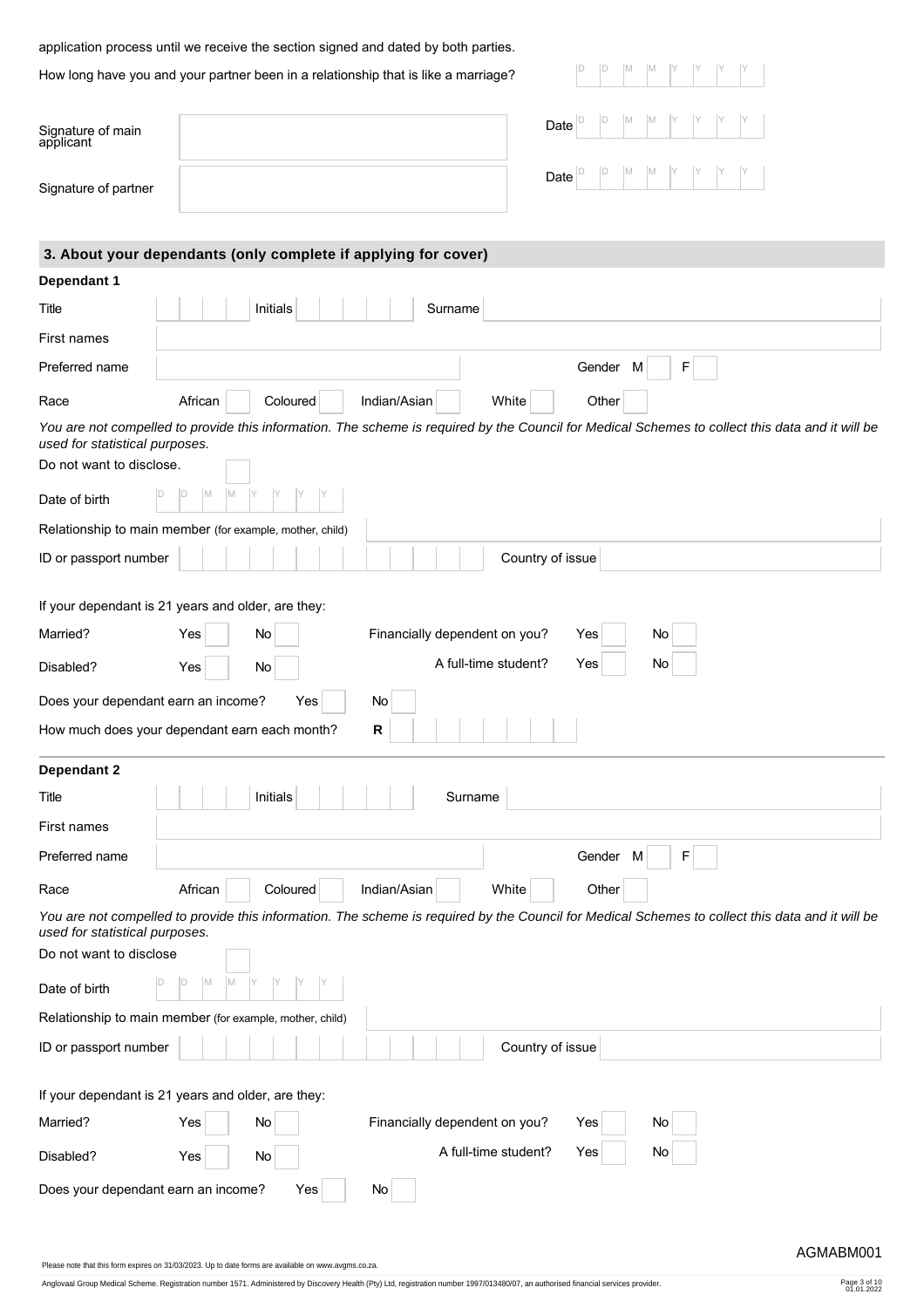| R<br>How much does your dependant earn each month?         |                                                                                                                                                  |
|------------------------------------------------------------|--------------------------------------------------------------------------------------------------------------------------------------------------|
| Dependant 3                                                |                                                                                                                                                  |
| Initials<br>Title                                          | Surname                                                                                                                                          |
| First names                                                |                                                                                                                                                  |
| Preferred name                                             | Gender M<br>F                                                                                                                                    |
| African<br>Coloured<br>Indian/Asian<br>Race                | White<br>Other                                                                                                                                   |
| used for statistical purposes.                             | You are not compelled to provide this information. The scheme is required by the Council for Medical Schemes to collect this data and it will be |
| Do not want to disclose                                    |                                                                                                                                                  |
| IM.<br>M<br>D<br>Date of birth                             |                                                                                                                                                  |
| Relationship to main member (for example, mother, child)   |                                                                                                                                                  |
| ID or passport number                                      | Country of issue                                                                                                                                 |
| If your dependant is 21 years and older, are they:         |                                                                                                                                                  |
| Married?<br>Yes<br>Financially dependent on you?<br>No     | Yes<br>No                                                                                                                                        |
| Disabled?<br>Yes<br>No                                     | A full-time student?<br>Yes<br>No                                                                                                                |
| Does your dependant earn an income?<br>Yes<br>No           |                                                                                                                                                  |
| ${\sf R}$<br>How much does your dependant earn each month? |                                                                                                                                                  |
| 4. Please choose your income band                          |                                                                                                                                                  |
| Please mark which monthly salary band will apply to you    |                                                                                                                                                  |
| Below R4 600                                               |                                                                                                                                                  |
| R4601 - R9100                                              |                                                                                                                                                  |
| R9101 - R13 600                                            |                                                                                                                                                  |
| R13 601 - R18 100                                          |                                                                                                                                                  |
| R18101+                                                    |                                                                                                                                                  |
| 5. Your employment details                                 |                                                                                                                                                  |
| Name of employer                                           |                                                                                                                                                  |
| Employer / billing number                                  |                                                                                                                                                  |
| Employee number                                            | D<br>M<br>$\mathsf{M}$<br>Date of employment <sup>D</sup>                                                                                        |
| 1. Employer contact person                                 | 2. Employer contact person                                                                                                                       |
| Telephone                                                  | Telephone                                                                                                                                        |
| Email                                                      | Email                                                                                                                                            |
| Branch name                                                | Branch name                                                                                                                                      |
| Department name                                            |                                                                                                                                                  |

Please ensure your employer completes this warranty.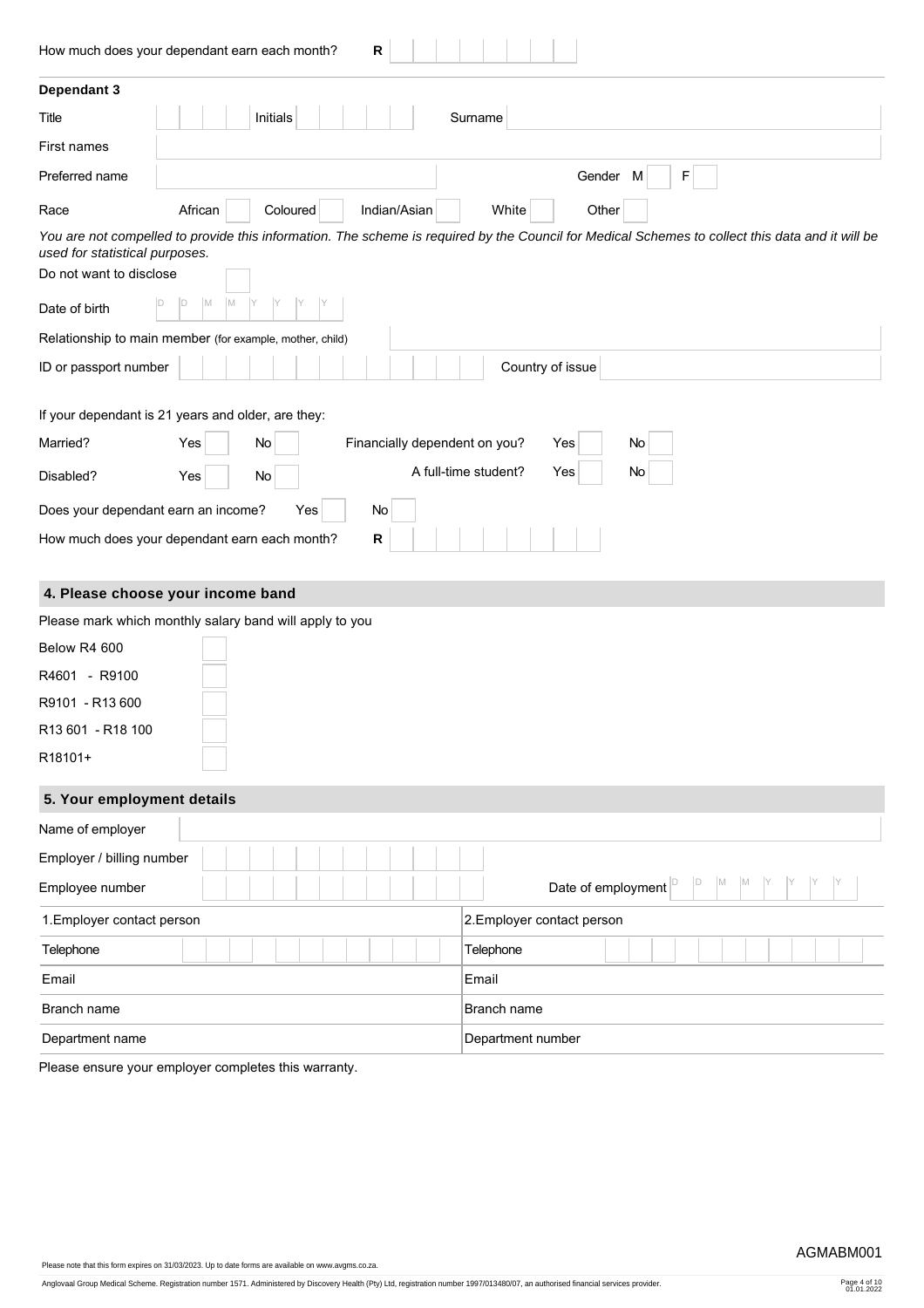| Your banking details                                                                                                                                                                    |                                                                                                                                                                                                                                                                                                                                  |  |  |  |  |  |  |  |  |  |  |
|-----------------------------------------------------------------------------------------------------------------------------------------------------------------------------------------|----------------------------------------------------------------------------------------------------------------------------------------------------------------------------------------------------------------------------------------------------------------------------------------------------------------------------------|--|--|--|--|--|--|--|--|--|--|
| <b>6.1 Your contributions</b>                                                                                                                                                           | 6.2 Your claim refunds                                                                                                                                                                                                                                                                                                           |  |  |  |  |  |  |  |  |  |  |
| If you will be paying your contribution in full, please complete<br>this section                                                                                                        | Can we use the same account we deduct<br>contributions from to refund your claims?<br>Yes<br><b>No</b>                                                                                                                                                                                                                           |  |  |  |  |  |  |  |  |  |  |
| Please note: we cannot accept credit card account details                                                                                                                               | If you do not want to use the same banking details for your<br>contribution and claim refunds, please give us the details you<br>would like to use                                                                                                                                                                               |  |  |  |  |  |  |  |  |  |  |
|                                                                                                                                                                                         | Please note: we cannot accept credit card account details                                                                                                                                                                                                                                                                        |  |  |  |  |  |  |  |  |  |  |
| Bank name                                                                                                                                                                               | Bank name                                                                                                                                                                                                                                                                                                                        |  |  |  |  |  |  |  |  |  |  |
| Branch name                                                                                                                                                                             | Branch name                                                                                                                                                                                                                                                                                                                      |  |  |  |  |  |  |  |  |  |  |
| Branch code                                                                                                                                                                             | Branch code                                                                                                                                                                                                                                                                                                                      |  |  |  |  |  |  |  |  |  |  |
| Account number                                                                                                                                                                          | Account number                                                                                                                                                                                                                                                                                                                   |  |  |  |  |  |  |  |  |  |  |
| Type of account<br>Cheque<br>Savings                                                                                                                                                    | Type of account<br>Savings<br>Cheque                                                                                                                                                                                                                                                                                             |  |  |  |  |  |  |  |  |  |  |
| Account holder                                                                                                                                                                          | Account holder                                                                                                                                                                                                                                                                                                                   |  |  |  |  |  |  |  |  |  |  |
| We will debit your account on the first working day of the month. If your<br>membership is not activated in time for the debit order collection and                                     | If third party bank details, please insert the third party ID number.                                                                                                                                                                                                                                                            |  |  |  |  |  |  |  |  |  |  |
| there is an amount outstanding we'll collect the amount in the interim,                                                                                                                 | <b>ID Number</b>                                                                                                                                                                                                                                                                                                                 |  |  |  |  |  |  |  |  |  |  |
| upon activation. Once your premiums are up to date as you are paying<br>in advance, you may change your debit order to a variable debit order<br>date by contacting us on 0860 100 693. | If the third party bank account is a<br>joint account                                                                                                                                                                                                                                                                            |  |  |  |  |  |  |  |  |  |  |
|                                                                                                                                                                                         | company account                                                                                                                                                                                                                                                                                                                  |  |  |  |  |  |  |  |  |  |  |
| Signature of account<br>holder                                                                                                                                                          | trust account                                                                                                                                                                                                                                                                                                                    |  |  |  |  |  |  |  |  |  |  |
|                                                                                                                                                                                         | Please provide proof of bank account. Refer to Annexure A at the back<br>of the application form for the proof of bank account required.<br>By signing below, you agree that once claims have been refunded into<br>the bank account you have chosen, the Scheme will not be responsible<br>in any way for the amounts refunded. |  |  |  |  |  |  |  |  |  |  |
|                                                                                                                                                                                         | Signature of account<br>holder                                                                                                                                                                                                                                                                                                   |  |  |  |  |  |  |  |  |  |  |

# **6. Previous medical scheme details**

Please give us the details of all registered South African medical schemes that you and your dependant/s previously belonged to. We will use this information to determine if we need to apply any waiting periods, late joiner penalty fees, or both. Please give us proof in the form of a membership certificate.

# **If any of your dependants applying for cover belonged to different medical schemes, please complete them below:**

| Dependant | <b>Scheme name</b> | <b>Start date</b><br>End date if already |     |     |     |     | Are they still |     |          |          | <b>Reason for leaving</b> |     |     |     |     |     |           |     |  |           |  |  |
|-----------|--------------------|------------------------------------------|-----|-----|-----|-----|----------------|-----|----------|----------|---------------------------|-----|-----|-----|-----|-----|-----------|-----|--|-----------|--|--|
| name      |                    |                                          |     |     |     |     |                |     |          | resigned |                           |     |     |     |     |     | a member? |     |  |           |  |  |
|           |                    |                                          | D   | IM. | IM. | IY  | IY             | IY  | IY       | ID       | ID.                       | M   | IM. | IY  | IY  | IY  | IY        | Yes |  | No        |  |  |
|           |                    |                                          | ID. | M   | M   | IY. | IY             | IY  | IY       | ID       | ID.                       | M   | M   | IY. | IY. | ly. | IY        | Yes |  | <b>No</b> |  |  |
|           |                    |                                          | ID. | IM. | IM. | IY. | IY             | IY  | IY.      | ID       | ID.                       | IM. | M   | IY. | IY. | Y   | IY.       | Yes |  | No        |  |  |
|           |                    |                                          | ID. | M   | M.  | IY. | IY             | IY  | IY       | lld      | ld.                       | M   | M   | l Y | IY. | IY. | IY        | Yes |  | No        |  |  |
|           |                    |                                          | ID. | M   | IM. | IY. | IY             | IY  | <b>Y</b> | D        | ID.                       | M   | M   | İΥ  | IY  | Y   | Y.        | Yes |  | No        |  |  |
|           |                    |                                          | ID. | IM. | M   | IY  | IY             | IY  | IY.      | ID       | ID.                       | M   | M   | IY. | IY  | IY. | IY        | Yes |  | No        |  |  |
|           |                    |                                          | ID. | M   | M   | IY. | IY             | IY. | IY       | ID       | ID.                       | M   | M   | Y   | IY  | Y   | IY        | Yes |  | No        |  |  |
|           |                    |                                          | D   | IM. | IM. | IY. | IY             | IY  | IY       | ID       | ID.                       | M   | M   | l Y | IY. | IY  | IY        | Yes |  | No        |  |  |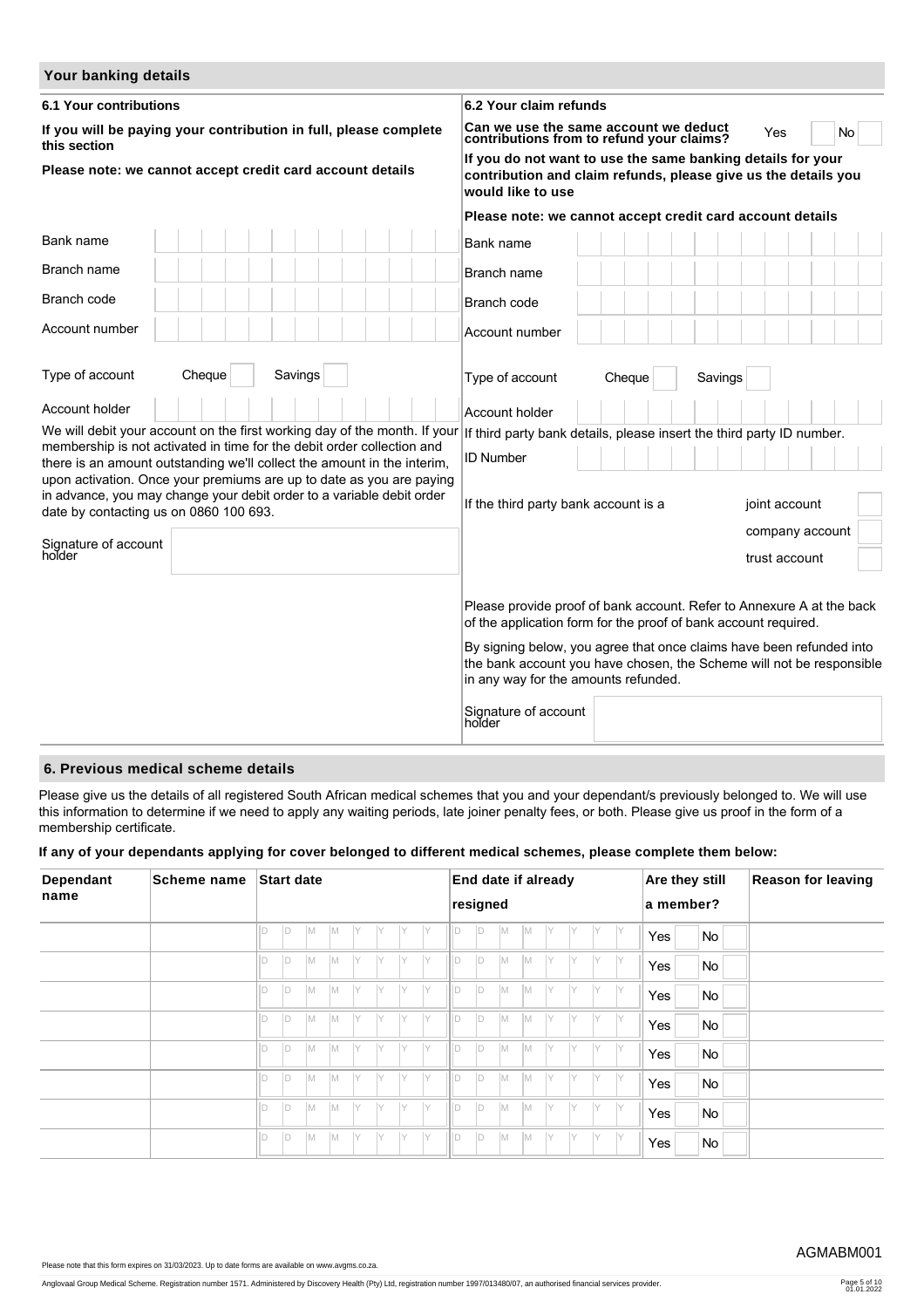# **7. Anglovaal Group Medical Scheme – Privacy Statement How we will process and disclose your personal information and communicate with you**

#### **Definitions**

**The Scheme** refers to the Anglovaal Group Medical Scheme, registration number 1571, registered with the Council for Medical Schemes.

**Administrator** refers to Discovery Health (Pty) Ltd, registration number 1997/013480/07, an authorised financial services provider, the administrator and managed care organisation for the Scheme and a subsidiary of the Discovery Limited (registration number 1999/007789/06).

**Competent person** means anyone who is legally competent to consent to any action or decision being taken for any matter concerning a member or dependant, for example a parent or legal guardian.

**Process(ing) (of) information** means the automated or manual activity of collecting, recording, organising, storing, updating, distributing and removing or deleting personal information.

**We or our or us** refers to the Scheme.

You or your refer to the member and your registered dependants on your medical scheme plan.

Your personal information refers to all personal information the Scheme or the Administrator has processed relating to you or persons who are related to you or under your authority (as may become relevant depending on the context). Your personal information includes:

- financial information:
- information about your health, race or ethnic origin, biometrics;
- your gender or sex;
- your age;  $\bullet$
- unique identifiers such as your identity number or contact numbers; and
- addresses.
- 1. When you engage with the Scheme and Administrator, you trust us with personal information about yourself, your family, and your dependants. We are committed to protecting your right to privacy.
- 2. The purpose of this Privacy Statement is to set out how we collect, use, share and otherwise process your personal information, in a manner that is compliant, ethical, and adheres to industry best practice and applicable protection of personal information legislation as enacted from time to time.
- 3. We have a duty to take all reasonably practicable steps to ensure that your personal information as processed by us is complete, accurate, not misleading, and updated on a regular basis. To enable this, we will always endeavour to obtain personal information from you directly. Where we are unable to do so, we will make use of verifiable independent third party data sources, such as your employer.
- 4. You have the right to object to the processing of your personal information and have a choice whether or not to accept these terms and conditions. However, it is important to note that the Scheme and Administrator require your acceptance of these terms and conditions and consent to process your personal information for purposes of your medical scheme membership, otherwise we cannot activate and service your medical scheme membership.
- 5. The Scheme and Administrator will keep your personal information confidential. You may have given us this information yourself, or we may have collected it from other sources. If you share your personal information with any third parties, we will not be responsible for any loss suffered by you or your employer (where applicable).
- 6. You understand that when you include your spouse and/or dependants on your application, we will process their personal information for the activation of their benefits and to pursue their legitimate interests. By submitting your dependants' personal information, you confirm that you are duly authorised to share such information with us. We will process their information for the purposes set out in this Privacy Statement.
- 7. Each party accepts responsibility to the extent that the processing activities of personal information fall under the control of that party and agrees to indemnify the other party/ies against any loss or damage, direct or indirect, that a member may suffer because of any unauthorised use of the member's personal information or if a breach of the member's personal information should occur, but only if the processing of that personal information is controlled by that party.
- 8. If you are giving consent for a person under 18 (a minor) you confirm that you are a competent person and that you have authority to give their consent for them.
- 9. You agree that the Scheme and Administrator may process your personal information for, inter alia, the following purposes: the processing and activation of your application for membership and for the administration of your health plan; the provision of managed care services to you on your health plan; the to analyse risks, trends and profiles;
	- 9.1. the processing and activation of your application for membership and for the administration of your health plan;
	- 9.2. the provision of managed care services to you on your health plan;
	- 9.3. the provision of relevant information to a contracted third party who requires this information in order to provide a healthcare service to you on your health plan;
	- 9.4. to analyse risks, trends and profiles;
	- 9.5. to share your personal information with external health providers for the purposes of evaluating certain clinical information, in the event that you require medical treatment;
	- 9.6. to share your information with relevant regulatory bodies as required by operation of law. Examples of this include:
		- 9.6.1. Obtaining and sharing your personal information from and with other relevant sources, including medical practitioners and contracted service providers; health information exchanges; and further processing of such information to consider your membership application, to conduct underwriting or risk assessments, or to assess and value a claim for medical expenses. We may (at any time and on an on-going basis) verify with the relevant sources that your personal information is true, correct and complete;
		- 9.6.2. If you have joined as a member of an employer group, getting information from and sharing information with your employer that is relevant to your application for membership with due regard to considerations of confidentiality in respect of your state of health;
		- 9.6.3. Communicating with you about any changes in your health plan, including changes to your contributions or changes to the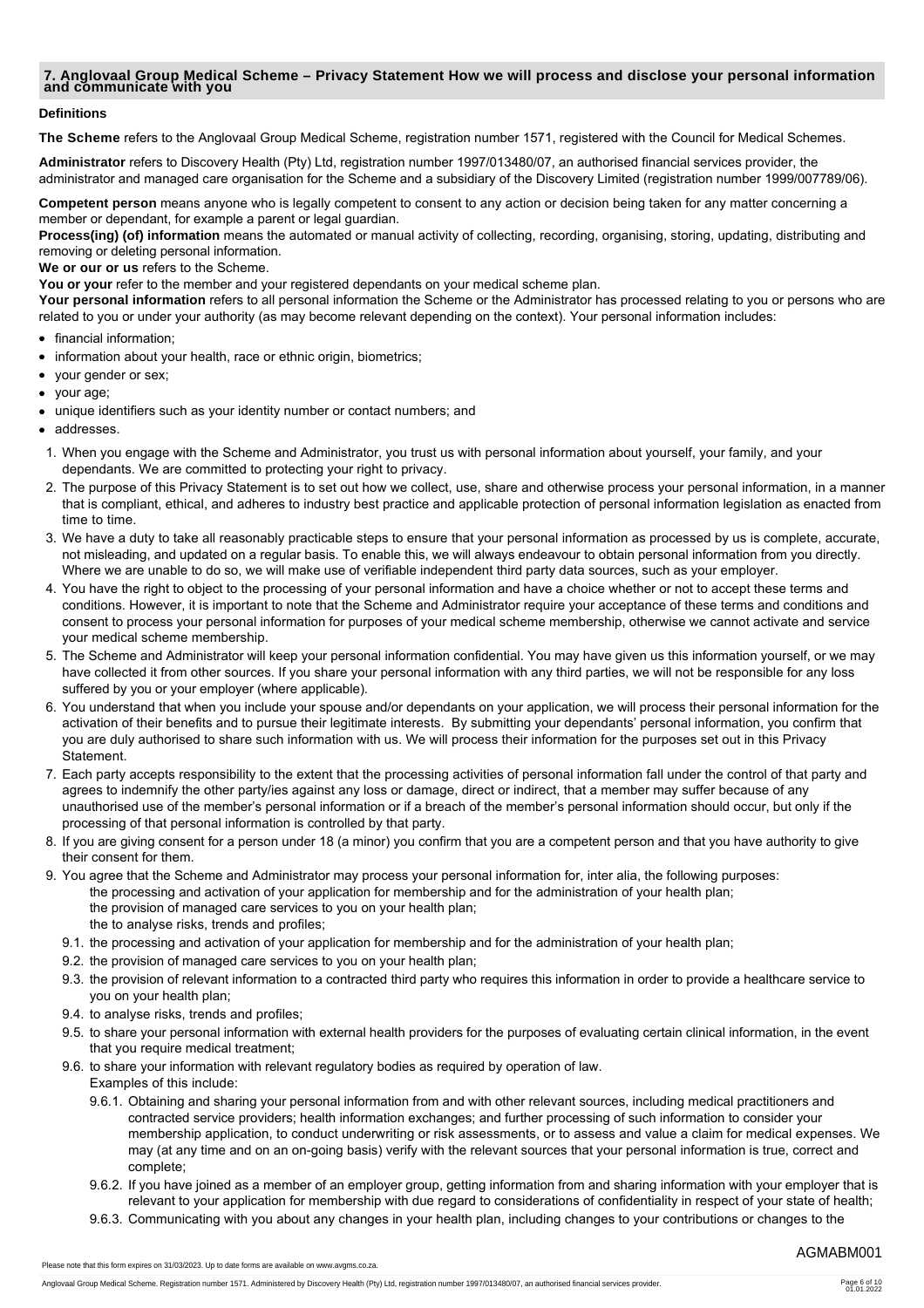benefits you are entitled to on your health plan.

- 10. If a third party asks the Scheme and Administrator for any of your personal information, we will share it with them only if:
	- 10.1. you have already given your consent for the disclosure of this information to that third party; or
	- 10.2. we have a legal or contractual duty to give the information to that third party; or
	- 10.3. we need to share it with them for risk analytical or fraud detection, prevention or recovery purposes; or
	- 10.4. the information is de-identified to such an extent that it cannot be re-identified again.
- 11. You consent and agree that:
	- we may process your information, including personal information, to adhere to South African Legislative reporting obligations and to perform transaction monitoring activities;
	- we may communicate such personal information to local Regulatory Bodies if any legislative reportable matters are identified.
- 12. The Scheme and the Administrator may provide your personal information to any other entity within the Discovery Ltd with whom you or your dependant/s already have a relationship, or where you or your dependant/s have applied for a product, service or benefit from such entity, in both cases only where you have given your consent to such other entity to obtain information from the Scheme or the Administrator. This information will be provided for the administration of your or your dependant/s products or benefits with other entities within Discovery Ltd, and for fraud detection, prevention or recovery purposes.
- 13. You may opt out of direct Electronic Marketing by:
	- 13.1. Logging into your profile on www.discovery.co.za or the Discovery App; and
	- 13.2. Following the unsubscribe prompts on the electronic marketing communication received.

We will store your personal information for the purpose of actioning this request and action it as soon as reasonably possible.

- 14. The Scheme and Administrator may share and combine your personal information for any one or more of the following purposes: market, statistical, and academic research; and
	- to customise our benefits and services to meet your needs.

Information about you may be shared with third parties such as academics and researchers, including those outside South Africa. We ensure that all data about you that is shared with such third parties will be made anonymous to the extent possible and where appropriate. Note also that personal information will be made available to such third party only if that third party has agreed to abide by strict confidentiality protocols that we require. If we publish the results of any academic research, you will not be identified by name. If we want to share your personal information for any other reason, we will do so only with your permission.

- 15. By accepting this privacy statement, you authorise the Scheme and Administrator to obtain and share information for purposes of risk analysis, tracing, and any related purposes.
- 16. The Scheme and Administrator have the right to communicate with you electronically about any changes to your health plan, including changes to your contributions or changes to the benefits to which you are entitled on your health plan.
- 17. We may process your information using automated means (without human intervention in the decision making process) to make a decision about you or your application for any product or service. You may query the decision made about you.
- 18. The Scheme and Administrator have a duty to keep you updated about any matters relevant to you from time to time. The Scheme and Administrator may communicate with you about these.
- 19. You have the right to know what personal information the Scheme and Administrator holds about you. If you wish to receive this information please complete an 'Access Request Form', attached to the PAIA manual, on [www.avgms.co.za](http://www.avgms.co.za) and specify the information you would like. We will take all reasonable steps to confirm your identity before providing details of your personal information. We are entitled to charge a fee for this service and will let you know what it is at the time of your request.
- 20. You agree that the Scheme and Administrator may keep your personal information until you ask us to delete or destroy it, subject to our legal right to retain it. You have the right to ask us to update, correct or delete your personal information, unless the law requires us to keep it for the pursuit of our legitimate business purpose. Where we cannot delete your personal information, we will take all practical steps to deidentify it.
- 21. If you wish to ask us to update, correct or delete your personal information please complete the Request for Deletion or Correction of Information Form available at https://www.discovery.co.za/corporate/privacy /.
- 22. Where the Scheme and Administrator are required by law to collect and keep personal information, we shall do so. We are required to collect and keep personal information in terms of the following laws:
	- Medical Schemes Act, 1998
	- The Consumer Protection Act, 2008
	- The Protection of Personal Information Act, 2013
	- Electronic Communications and Transactions Act, 2002
	- Promotion of Access to Information Act, 2002

Legislation specific to Discovery Health (Pty) Ltd only:

- Financial Advisory and Intermediary Services Act, 2002
- Companies Act, 2008

23. You agree that the Scheme and Administrator may transfer your personal information outside South Africa:

- if you give us an email address that is hosted outside South Africa; or
- for processing, storage or academic research; or

Please note that this form expires on 31/03/2023. Up to date forms are available on www.avgms.co.za.

- to administer certain services, for example, cloud services.
- When we share your information with a person (or company) outside South Africa, we will require of such person (or company) to treat your information in a manner that complies with the data protection requirements of that country and at least with the same level of protection as we are obliged to do in South Africa. If the Scheme becomes involved in a proposed or actual amalgamation or merger, acquisition or any form of sale of any assets, we have the right to share your personal information with third parties in connection with the transaction. In the case of such an event, the new entity will have access to your personal information. The terms of this Privacy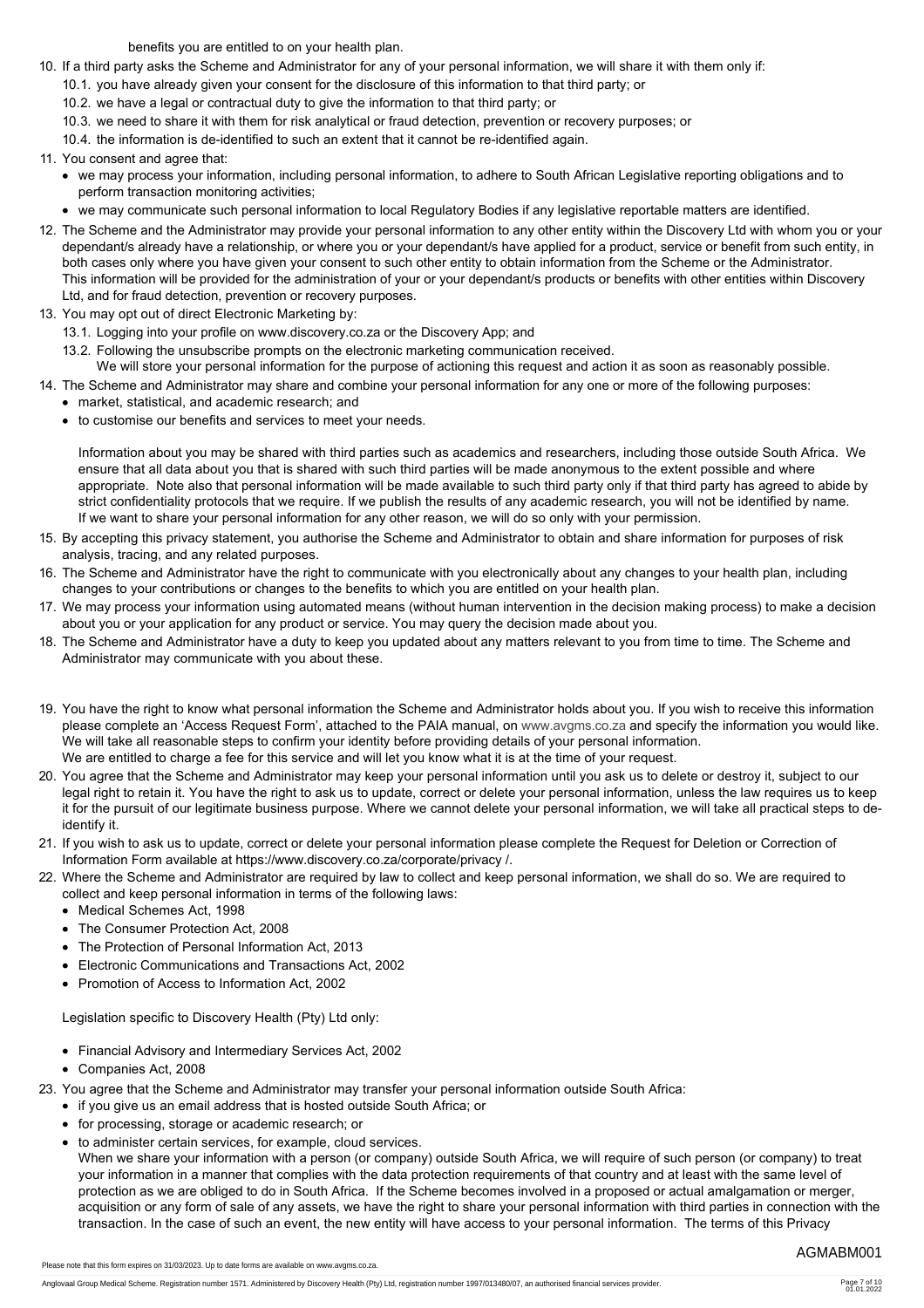Statement will continue to apply.

- 24. The Scheme or Administrator may change this Privacy Statement at any time. The most updated version will always be available on [www.avgms.co.za](http://www.avgms.co.za).
- 25. If you believe that the Scheme or Administrator have used your personal information contrary to this Privacy Statement, you have the right to lodge a complaint with the Information Regulator. However, we encourage you to first follow our internal complaints process to resolve the complaint or contact the Information Officer at privacy@discovery.co.za. If, thereafter, you feel that we have not resolved your complaint adequately kindly contact the Information Regulator at: JD House |27 Stiemens Street | Braamfontein |Johannesburg |PO Box 31533 |Braamfontein |Johannesburg |2001| PAIAComplaints@inforegulator.org.za and POPIAComplaints@inforegulator.org.za

# **8. Anglovaal Group Medical Scheme Terms and Conditions**

#### **8.1. Who "we" are**

The Anglovaal Group Medical Scheme (referred to as 'the Scheme'), registration number 1571, registered with the Council of Medical Schemes, Discovery Health (Pty) Ltd, registration number 1997/013480/07, the administrator and managed care organization for The Anglovaal Group Medical Scheme , and an authorised financial services provider.

#### **8.2. Rules for membership**

Rules for membership are the rights and responsibilities for your membership of the Anglovaal Group Medical Scheme. They may change from time to time. You may ask us for a copy at any time. When you sign this application, you confirm that you have read and understood the rules and you agree that you and those you apply for membership for will be bound by them. Please speak to us if there is anything you do not understand. Where applicable, you also acknowledge and confirm that your employer contact person may communicate with us on this application and your membership of the Anglovaal Group Medical Scheme. You give permission that we can share your medical information and other relevant personal information about you and your dependants with your employer contact. The information will be shared so that he or she can help us, if necessary, while we process your membership application. Please speak to us if there is anything you do not understand.

#### **8.3. Who you are applying for**

You may apply to join the Anglovaal Group Medical Scheme on your own or together with other people – your spouse, your partner and people who are financially dependent on you. To be treated as financially dependent for this application, a dependant must earn an income of less than what is stated in the Anglovaal Group Medical Scheme rules, or you must have a legal responsibility to provide for them financially.

We might ask you to provide proof of financial responsibility. You will be called the principal member or main member in our future communications to you.

#### **8.4. Acting for others**

#### **You confirm you have the right to act for others**

By signing this document, you confirm that:

8.4.1. You have the right to apply for membership and to act for those you apply for in any matter relating to this application.

8.4.2. You have received permission from your spouse and any dependants over 18 to act for them in any matter relating to this application.

#### **8.5. Getting and giving information**

#### **You must give true, correct and complete information**

To consider your application for membership, the Anglovaal Group Medical Scheme must learn more about you and those you apply for. Information about you and those you apply for must be true, correct and complete. This includes the details you give in this application form and in future dealings with us. It is important that you tell us about any medical condition, symptom or illness relating to you or those you apply for, even if you do not consider it relevant to your application. We may ask those you apply for who are 18 and older for more information about themselves.

#### **Anglovaal Group Medical Scheme and Discovery Health (Pty) Ltd may record calls**

We may record telephone conversations with you and with those you apply for.

The recordings and all information we get during the recordings will be processed and kept as required by law.

# **Your legal address**

We will send documents to you at the address you indicated as the communication channel you prefer to be contacted on. If it is necessary to send you any legal notices or summonses, our legal team will serve these at the physical address you have given, or at any other address you have given us. It is your responsibility to make sure we have the correct address for you.

#### **Anglovaal Group Medical Scheme and Discovery Health (Pty) Ltd may get information from other relevant sources**

To consider an application for membership or a claim for medical expenses, you agree that we can get information about you and those you apply for from other relevant sources. These include any entity that is part of Discovery Limited, medical practitioners, financial advisers, credit bureaus or industry regulatory bodies. We may (at any time and on an ongoing basis) verify with the parties mentioned in this section that the information you give on this application and in respect of any matter pertaining to that arose during your membership of the Anglovaal Group Medical Scheme, is true, correct and complete. You give your permission that we may get any information that is relevant to your application and for ongoing servicing of your membership from your employer.

#### **Tell Discovery Health (Pty) Ltd and Anglovaal Group Medical Scheme about changes right away**

You have to tell us in writing if any of the information you gave in your application for membership changes between the day you sign this document and the day your membership starts. This includes information about your health and the health of those you apply for. We need advance notice of any administrative changes such as cancellation of membership, as we do not accept backdated changes.

#### **When the Anglovaal Group Medical Scheme may cancel your membership**

The Anglovaal Group Medical Scheme may cancel any memberships immediately and keep any contributions paid, if you and those you apply for:

- 8.5.1. Do not give us information that later turns out to be relevant to this application.
- 8.5.2. Give us any information that is not true, correct and complete.
- 8.5.3. Do not tell us about any relevant changes (including about your health and the health of those you apply for) between the day you sign this document and the day cover starts.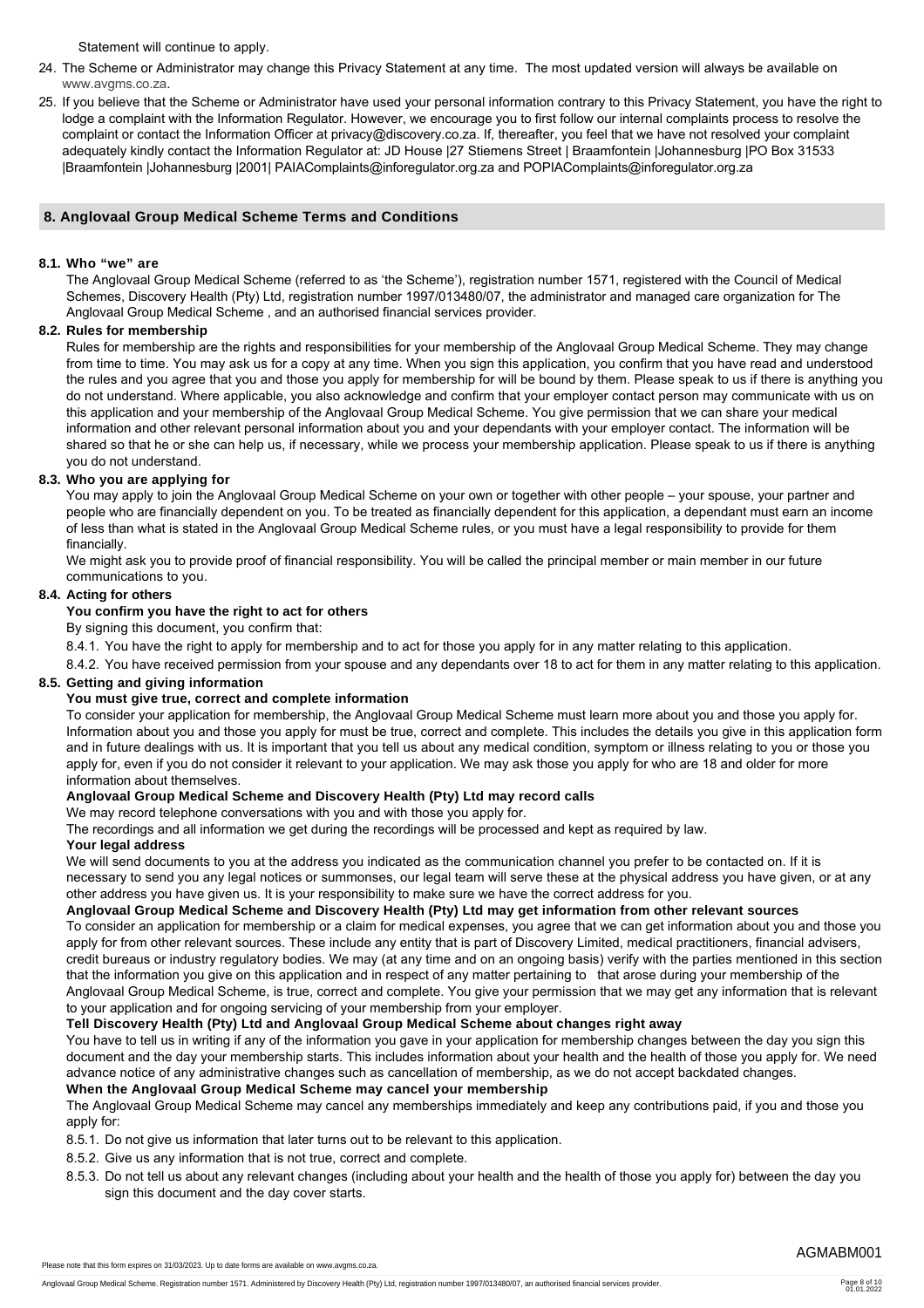#### **8.6. About becoming a member**

Anglovaal Group Medical Scheme might not pay for certain expenses immediately The Anglovaal Group Medical Scheme may have waiting periods that apply in certain circumstances. This means there may be a set time period before Anglovaal Group Medical Scheme starts paying for any general or specific medical conditions. Please speak to us to find out if waiting periods apply to your membership and the memberships of those you apply for.

#### **Resign from current medical schemes when accepted**

It is illegal to be a member of more than one medical scheme at the same time. You and those you apply for must resign from your current medical schemes when you receive notice from the Scheme by letter, email or SMS telling you that you and those you apply for have been accepted.

#### **You must make sure contributions are paid on time**

As the main member of the Anglovaal Group Medical Scheme, you are responsible for making sure your contributions and the contributions of those you apply for are paid on time every month.

#### **8.7. Repaying money owed to the Scheme**

Anglovaal Group Medical Scheme has the right at any time to collect from you any amount that you owe to the Scheme. We will notify you if there is any amount that you owe to the Scheme.

#### **You must repay any medical savings owing if you leave the Anglovaal Group Medical Scheme**

When you become a member, you may have money available in advance to use for medical expenses during the year. This money is made available in an account called the Medical Savings Account. If you leave the Anglovaal Group Medical Scheme before the year is up, you must repay the portion of the Medical Savings Account you have used that is more than you have paid back to the Anglovaal Group Medical Scheme over the year. By signing this form, you agree that any money you owe to the Scheme may be deducted from any future claim payment amounts that are due to be paid to you.

| Signature of main<br>applicant        |                                                                                                                                                             | <b>Date</b> $\begin{bmatrix} D \\ D \end{bmatrix}$ $\begin{bmatrix} D \\ M \end{bmatrix}$ $\begin{bmatrix} M \\ Y \end{bmatrix}$ $\begin{bmatrix} Y \\ Y \end{bmatrix}$ $\begin{bmatrix} Y \\ Y \end{bmatrix}$ |
|---------------------------------------|-------------------------------------------------------------------------------------------------------------------------------------------------------------|----------------------------------------------------------------------------------------------------------------------------------------------------------------------------------------------------------------|
|                                       | The main applicant must sign and date any changes.<br>Please do not sign an incomplete application form<br>confirm the information is accurate and complete |                                                                                                                                                                                                                |
| Signature of previous<br>main member* |                                                                                                                                                             |                                                                                                                                                                                                                |
|                                       | *If previous main member's signature cannot be obtained, please state reason.                                                                               |                                                                                                                                                                                                                |

#### **9. Debit order mandate**

This signed authority and mandate refers to the application on the signed date (''the Agreement'')

#### I,

#### the undersigned:

• warrant that the account information I have provided above is an account in my name and that the information furnished by me/us in this Authority and Mandate is true and correct;

• authorise Anglovaal Medical Scheme to issue and deliver payment instructions to my bank, recorded above, for the collection by Anglovaal Medical Scheme from the bank account (or any other bank or branch to which I may transfer my account) any amounts due under or in terms of this application on condition that the sum of such payment instructions will never exceed my obligations as framed in the which shall commence on the date that cover starts as requested on the application form and shall continue until this Authority and Mandate is terminated by me by giving Anglovaal Medical Scheme no less than 20 ordinary working days written notice thereof or immediately in the event that I instruct my bank to withdraw this Authority and Mandate;

• confirm that that the payment instructions mentioned above must be issued on the first working day of the month. If the membership is not activated in time for the debit order collection and there is an amount outstanding Anglovaal Medical Scheme can collect that amount in the interim, upon activation. If I change the date of the debit order after activation, I confirm that the payment instructions must be issued and delivered on the day that I have nominated ("payment day") and thereafter on the same day in each and every successive month. If the payment day falls on a Sunday or recognised South African public holiday, the payment day will automatically be the next working day;

• authorise Anglovaal Medical Scheme to track my bank account and re-present the payment instruction referred to above in the event that there are insufficient funds in my bank account to meet my obligations under or in terms of this Agreement;

• acknowledge that my bank will treat each payment instruction to pay premiums or amounts due under this Agreement to Anglovaal Medical Scheme as if each payment instruction came from me personally as the account holder;

• undertake to advise Anglovaal Medical Scheme in writing of any changes to my account details and acknowledge that Anglovaal Medical Scheme

will not be held responsible or liable for any claim, loss or harm that I or any third party may suffer as a result of me providing incorrect banking details herein or if the bank account is in the name of another person or entity or as a result of my failure to notify Anglovaal Medical Scheme of a change in banking details or if the bank account has insufficient funds to meet my obligations under or in terms of the Agreement;

• know and understand that the withdrawals hereby authorized will be processed through a computerized system provided by South African banks. The details of each withdrawal from my bank account will be printed on my bank statement and must show the reference number of the membership inserted in the Agreement so as to enable me to identify this membership;

• acknowledge that although this Authority and Mandate may be terminated by me, such termination does not necessarily terminate this